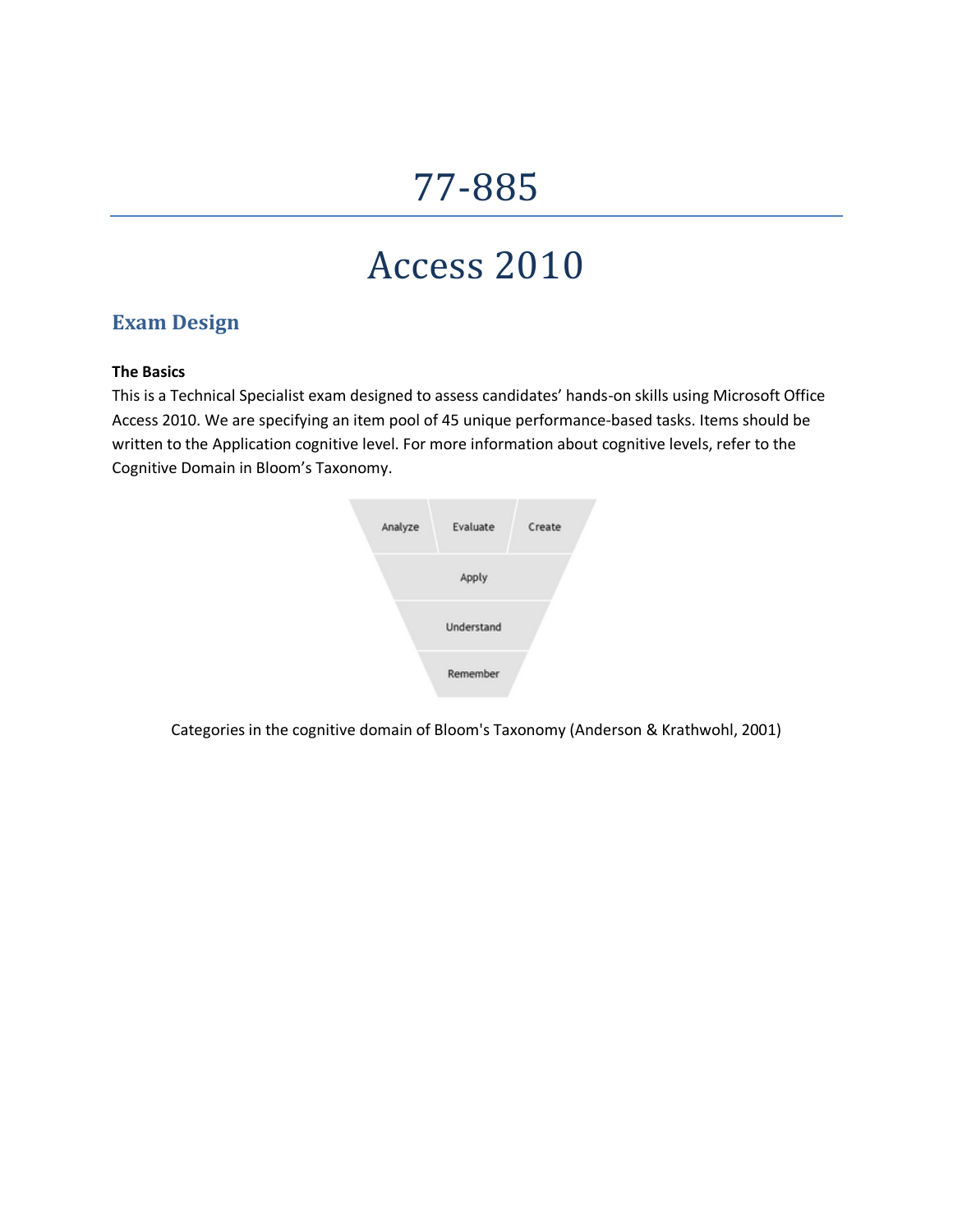#### **Target Audience**

The typical candidate for the exam works as a user support professional, trainer, teacher, professor, database user, or database creator who needs to create or maintain a basic Access database. Users can create, modify, and extend functionality of basic database objects, including tables, queries, forms, and reports. Users can also construct and modify basic relationships among database entities and can instruct others in basic Access functionality and usage.

The Access 2010 user typically:

- is effective in creating, modifying, and personalizing objects
- is capable of working independently on database projects
- often answers questions from others about databases
- has created or modified a simple Access database
- can use templates to create basic objects

### **Objective Domain**

#### **1. Managing the Access Environment**

- 1.1. Create and manage a database.
- 1.2. Configure the Navigation Pane.
- 1.3. Apply Application Parts.

#### **2. Building Tables**

- 2.1. Create tables.
- 2.2. Create and modify fields.
- 2.3. Sort and filter records.
- 2.4. Set relationships.
- 2.5. Import data from a single data file.

#### **3. Building Forms**

- 3.1. Create forms.
- 3.2. Apply Form Design Tab options.